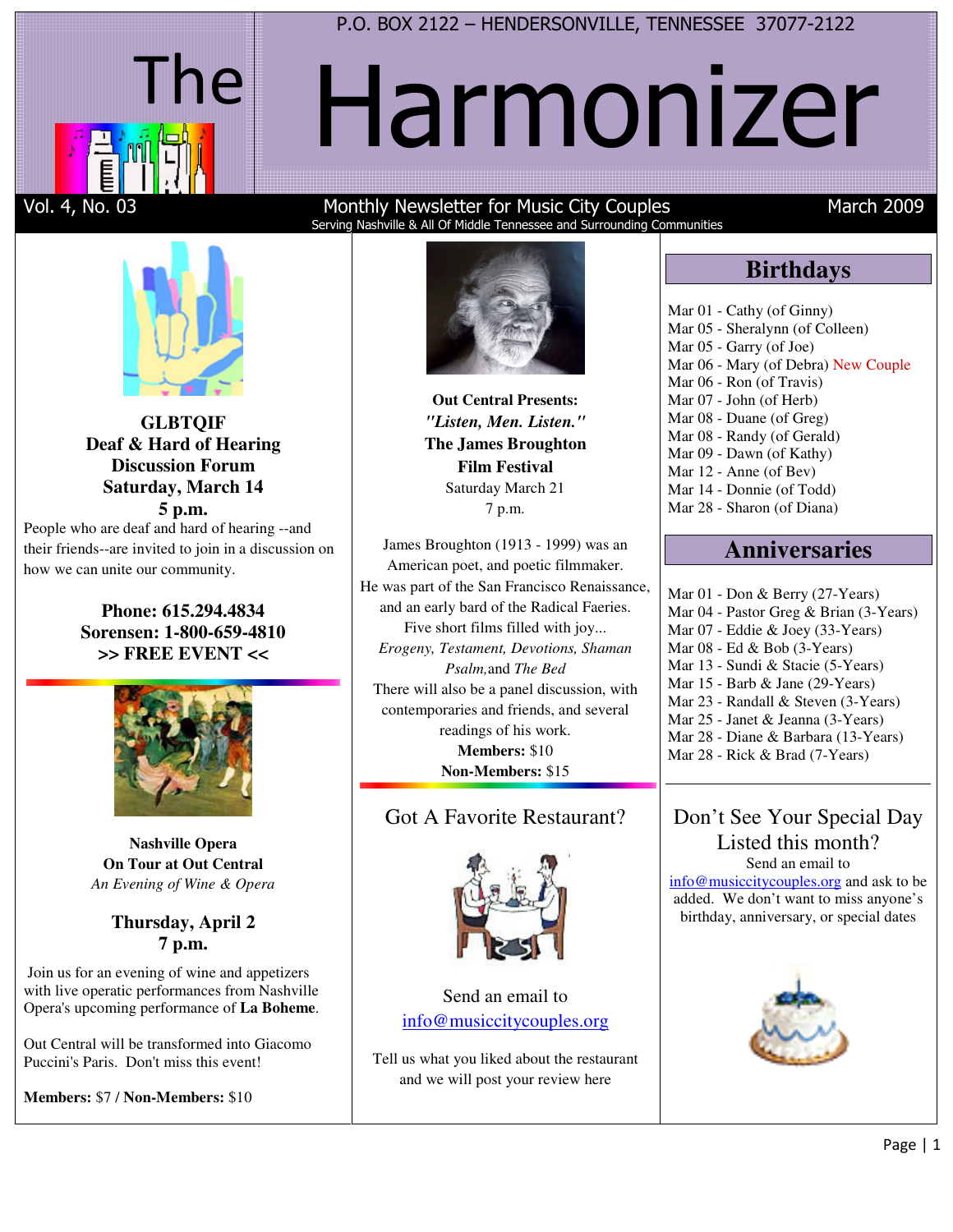### **Can Marriage Equality Be Compromised?**

Three key people immersed in different aspects of the marriage-equality effort weigh in on a New York Times op-ed attempting to forge a compromise on how the federal government handles same-sex unions.

> By Michelle Garcia An Advocate.com exclusive posted February 27, 2009



RINGS: GETTY IMAGES, WOLFSON: DAVID SHANKBONE

The February 21 edition of *The New York Times* featured an op-ed by writers Jonathan Rauch and David Blankenhorn attempting to forge a compromise on how the federal government should recognize same-sex unions. They suggest that Congress acknowledge statewide marriage laws, extending federal civil union status to marriages and civil unions that are lawful in specific states, so long as those states also extend protections to religious organizations that object, legally exempting any such organizations from participating in samesex unions.

We asked three key people immersed in different aspects of the marriage-equality effort to weigh in on Rauch and Blankenhorn's reconciliation.

Evan Wolfson, executive director of Freedom to Marry

Although I trust these writers are sincere, this is a misdirected solution to a phony problem. In 2006, for example, David Blankenhorn, a selfproclaimed moderate, participated in a debate with me on C-SPAN, and then wrote a whole book regarding his opposition to our freedom to marry. That opposition had nothing to do with "religious exemptions" (an odd concept when it comes to who should be able to marry) or anything in this piece.

### Vol. 4, No. 03 **Monthly Newsletter for Music City Couples** March 2009 Serving Nashville & All Of Middle Tennessee and Surrounding Communities

The core of the real opposition we face is not really about marriage -- it's about gay. The same forces against our freedom to marry are also against its products, which include civil union and partnership. We will never give enough ground to appease them, nor should we. Why take on the burden of inventing and then selling a second-class, cobbled-together, unworkable new system with all its headaches and intrinsic and complex flaws (including this op-ed's dangerous and wholly unnecessary religious carve-outs and complete withholding of marriage itself) -- instead of the system that exists, marriage -- just because gay couples are starting to participate? Why surrender the moral high ground we are successfully claiming - with principle, persuasion, patience, and persistence -- for an illusory common ground when, as witness the most recent and vociferous rejection of even civil unions and any such halfmeasure by the so-called moderate new chair of the Republican Party, Michael Steele, this is a nonstarter.

So-called compromises such as this are just a distraction from the real work at hand to address the real problem: the need to end the "gay exception" to marriage and fair treatment of families. We should not allow opponents to divert us from engaging the reachable-but-notyet-reached public in the resonant vocabulary of marriage, which, after all, is what is moving us forward (as the creation and greater embrace of civil union itself shows). Our advocates should stop bargaining against us, and help engage people on the merits, making the case for why marriage matters and why equality is the right answer.

Obviously, this compromise won't satisfy anyone who wants full social equality regardless of sexual orientation. Nor should it satisfy people who prioritize practicalities, such as taxation and access to health care. Marriageequality campaigns shine a much-needed spotlight on the injustices caused by treating married and unmarried relationships differently. But it is wrong to think that same-sex marriage or civil union will solve these problems.

Let's assume that, after an initial rush of civil unions fulfill the pent-up demand among samesex couples, the rate of union and divorce becomes the same for all couples regardless of gender (for ease, let's use the verb "union" to include all government-certified civil unions and marriages). Eventually, there will still be

about as many un-unioned as unioned households in the United States, there will still be over 90 million un-unioned adults, and about one or two in every 10 ununioned individuals will still be cohabiting with an intimate partner with whom, for a variety of reasons, they haven't unioned.

At that point, will it be any more fair that unioning raises or lowers your taxes? Will it be OK that people must union or divorce, or can't union, in order to get affordable health care? Will any more people exercise their rights around medical decisionmaking? Will there be any fewer greencard unions? Will judges know how to help un-unioned families divide their property after a breakup? Will caretakers who aren't unioned to their dependents get any relief? Will surviving dependents have any more access to benefits if they weren't unioned to their deceased providers? Will health clubs, travel agents, and employers stop basing rates and rewards on union status? Will parents let un-unioned partners share bedrooms?

No. This compromise should not satisfy anyone who is looking forward to the end of discrimination on the basis of marital or relationship status.

### Beachaven Wine Tasting



Jazz on the Lawn 2009 Concert Dates:

| May 9th   | August 8th               |
|-----------|--------------------------|
| May 23rd  | August 22nd              |
| June 6th  | September 5th            |
| June 20th | September 26th           |
| July 11th | October 10 <sup>th</sup> |
| July 25th | October 24th             |
|           |                          |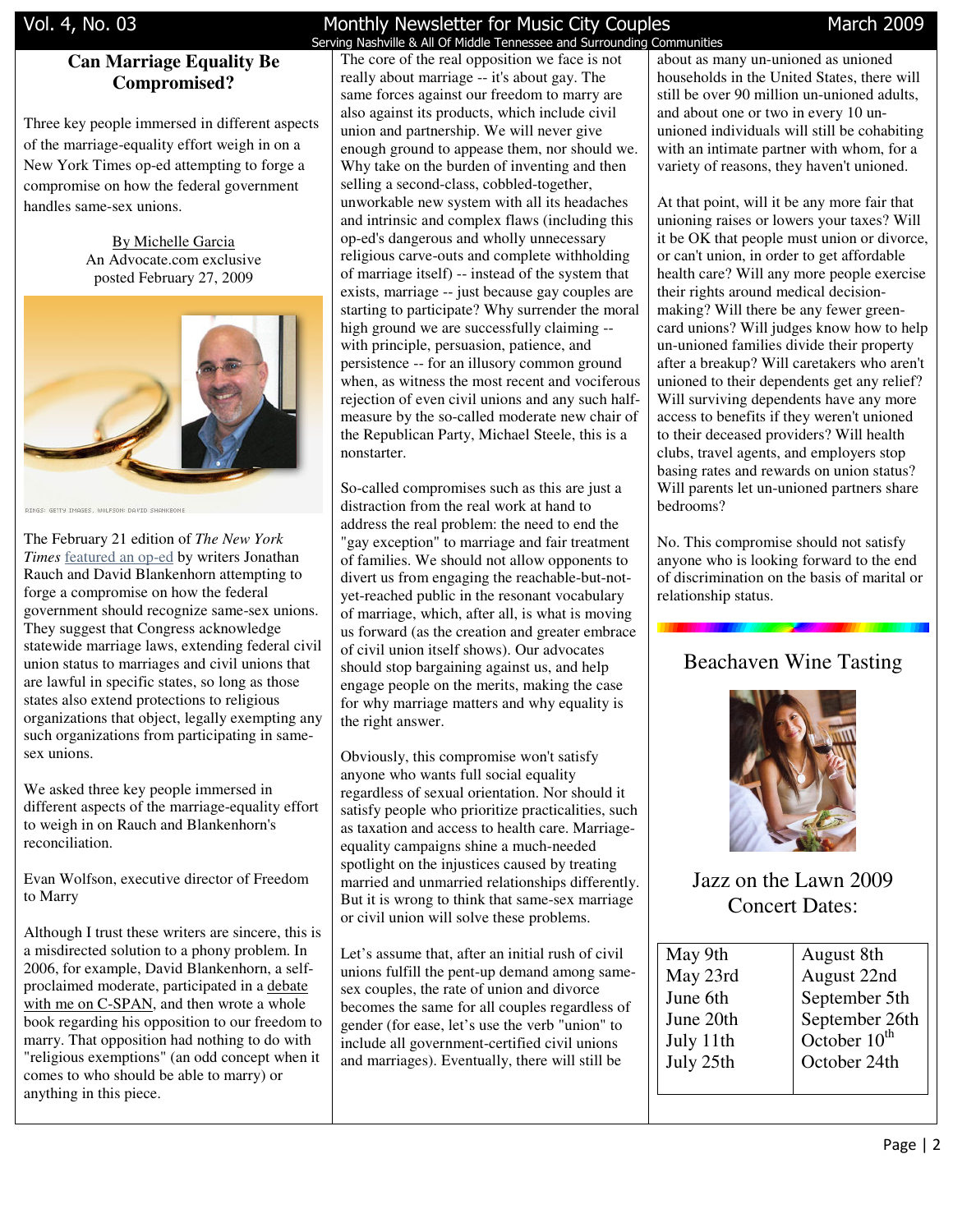



Join us Tuesday, March 24, at our monthly membership meeting with guest speakers from the Nashville Film Festival.

NaFF's Artistic Director Brian Owens and Financial Administrator Ted Crockett will offer a sneak preview of gay-themed movies which will show at this year's festival, April 16 - 23, including: "The Baby Formula," "Ask Not," and a variety of short films.

### 'Soap Box' Speakers

Chamber members Susan Gates (Love they Pet) and Gary Richardson (Harpeth Graphics) will also take the podium for the Chamber's first round of Soap Box Speakers to tell us more about themselves and their businesses.

Inquire at the meeting about how you can take to the soap box at a future meeting.

The meeting will be held at 5:30 p.m. in the Loews Vanderbilt Hotel, Lyric Room. Light refreshments and a cash bar will be provided. Parking will be validated.



# Serving Nashville & All Of Middle Tennessee and Surrounding Communities

# 'Soap Box' Speakers

Chamber members Susan Gates (Love they Pet) and Gary Richardson (Harpeth Graphics) will also take the podium for the Chamber's first round of Soap Box Speakers to tell us more about themselves and their businesses.

Inquire at the meeting about how you can take to the soap box at a future meeting.

The meeting will be held at 5:30 p.m. in the Loews Vanderbilt Hotel, Lyric Room.

Light refreshments and a cash bar will be provided. Parking will be validated.

# Member Spotlight

### **Jeffrey Johnson - Jeffrey Designs, LLC**

Jeffrey Johnson knew soon after graduating from college that he'd one day own his own business.



Now, some 25 years later, he stays busy selling and styling homes - switching hats between his own interior design firm, Jeffrey Design, LLC, and selling real estate as an affiliate broker for

Keller Williams through The Johnson Real Estate.

### **Art and fashion will fuse at More Unpredictable Fourth annual fundraiser set for April 26**



Plans are underway for the fourth annual Unpredictable fashion show which is set to be held on Sunday, April 26, at Play Dance Bar. This year's **More Unpredictable**  show - *presented by Bridgestone* and *Gish, Sherwood and Friends* - will combine the funkiest in fashion with the finest of art and a silent auction which already boasts several high-dollar items.

One hundred VIP tickets are available this year and, at only \$50, will sell out quickly. The VIP package include a VIP goodie bag and VIP seating by the stage. There are 300 general admission tickets available for \$20 in advance and \$25 at the door.

Visit UnpredictableNashville.com to buy tickets, make a donation or volunteer your time to create another successful fundraiser for Nashville's GLBT Chamber of Commerce.



**2009 Festival – April 16-23** Nashville Film Festival (NaFF) is hosted by the Regal Green Hills Stadium 16 in the Green Hills area of Nashville, Tennessee. With over 22,000 people attending our 2008 edition, it is one of the best-known arts events in Tennessee and is the biggest, most international film festival in the mid-South.